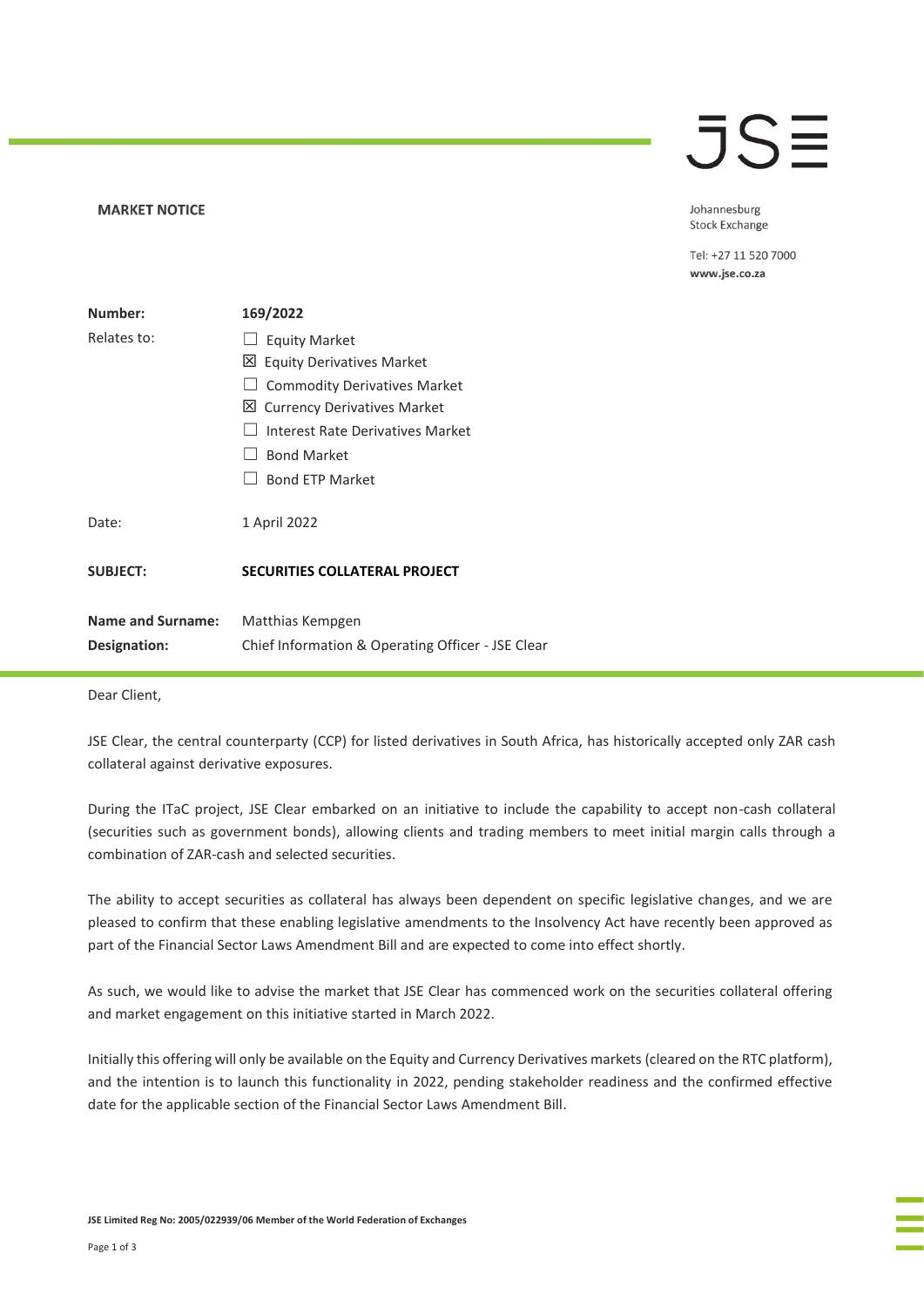Various market engagement sessions are being scheduled to provide an overview of the service and processes to all interested and affected stakeholder groups. If you are interested in this service kindly contact your key client representative or e-mail **[vaneshric@jse.co.za](mailto:vaneshric@jse.co.za)** and **[suhagnam@jse.co.za](mailto:suhagnam@jse.co.za)**

Please find the proposed timeline below and kindly take note of the following:

- JSE Clear will deploy the securities collateral code into production on 16 July 2022, where RTC version 1.35 will be upgraded to RTC version 1.36
- There are no API changes therefore there are no code changes required by clients for the RTC version 1.36 upgrade, rather the only required update will be a version change to 1.36
- Market participants will be required to perform regression testing in June 2022 and participate in market testing on 16 July 2022 to ensure business continuity
- The service launch date for securities collateral is targeted for 15 October 2022 subject to finalisation of the plan following stakeholder engagements and timeous achievement of all interdependencies, including regulatory approval of the Rule amendments for securities collateral
- Market participants who would like to utilize the securities collateral service from the initial launch date will be required to participate in ETE (end to end) market testing planned for August and September 2022 and provide sign-off
- Trading members and clients should also note that an onboarding process will be required for testing and production



## **High Level Project Plan**